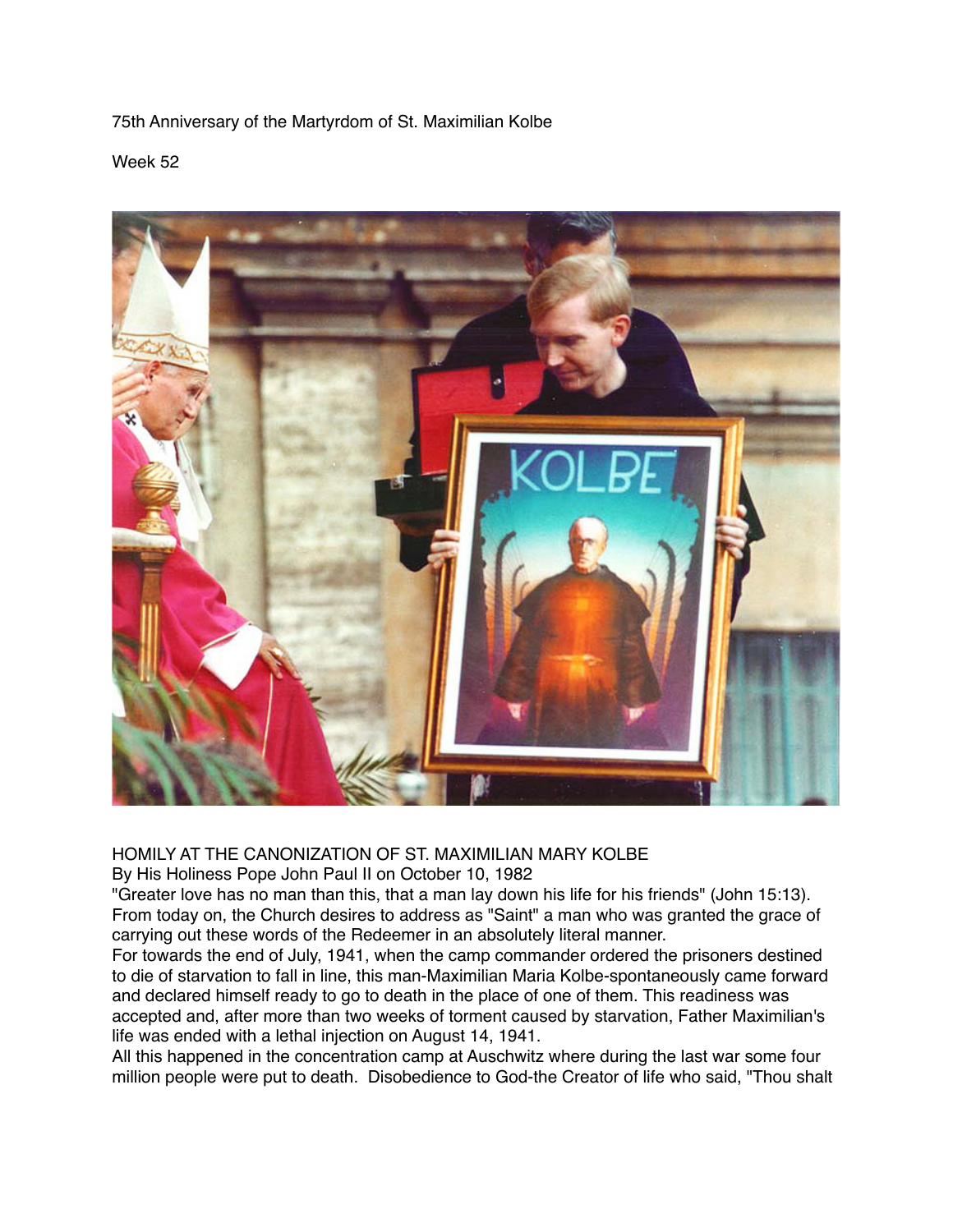not kill"-caused in that place the immense holocaust of so many innocent persons. And so at the same time, our age has thus been horribly stigmatized by the slaughter of the innocent. Father Maximilian Kolbe, himself a prisoner of the concentration camp, defended in that place of death an innocent man's right to life. Father Kolbe defended his right to life, declaring that he was ready to go to death in the man's place, because he was the father of a family and his life was necessary for his dear ones. Father Maximilian Maria Kolbe thus reaffirmed the Creator's exclusive right over innocent human life. He bore witness to Christ and to love. For the Apostle John writes: "By this we know love, that he laid down his life for us. And we ought to lay down our lives for the brethren" (1 John 3:16).

The Church has venerated Father Maximilian as "Blessed" since 1971. By laying down his life for a brother, he made himself like Christ.

Gathered today before the Basilica of St. Peter in Rome, we wish to express the special value which Father Maximilian Kolbe's death by martyrdom has in the eyes of God.

"Precious in the sight of the Lord is the death of his saints." These are the words we have repeated in today's responsorial psalm. It is truly precious and inestimable! Through the death which Christ underwent on the Cross, the redemption of the world was achieved, for this death has the value of supreme love. Through the death of Father Maximilian Kolbe, a shining sign of this love was renewed in our century which is do seriously and in so many ways threatened by sin and death.

In this canonization liturgy there seems to appear before us that "martyr of love" of Oswiecim (as Paul VI called him), saying: "O Lord, I am thy servant. I am thy servant, the son of thy handmaid. Thou has loosed my bonds" (Psalm 115 (116):16).

And as though gathering together in one sacrifice the whole of his life, he-a priest and a spiritual son of saint Francis-seems to say: "What shall I render to the Lord for his bounty to me? I will lift up the cup of salvation and call on the name of the Lord" (Psalms 115 (116):12).

These are words of gratitude. Death undergone out of love-in the place of one's brother-is an heroic act of man. It is an act through which, together with the one already beatified, we glorify God. For from God comes the grace of such heroism, of this martyrdom.

Therefore let us today glorify God's great work in man. Before all of us gathered here, Father Maximilian Kolbe lifts up his "cup of salvation." In it is contained the sacrifice of his whole life, sealed with the martyr's death "for a brother."

Maximilian prepared for this definitive sacrifice by following Christ from the first years of his life in Poland. From these years comes the mysterious vision of two crowns-one white and one red. From these our saint does not choose. He accepts them both. From the years of his youth, in fact, Maximilian was filled with the great love of Christ and the desire for martyrdom.

This love and this desire accompanied him along the path of his Franciscan and priestly vocation, for which he prepared himself both in Poland and in Rome. This love and this desire followed him through all the places of his priestly and Franciscan service in Poland and in his missionary service in Japan.

Immaculate Virgin Inspired His Life

The inspiration of his whole life was the Immaculata. To her he entrusted his love for Christ and his desire for martyrdom. In the mystery of the Immaculate Conception there revealed itself before the eyes of his soul that marvelous and supernatural world of God's grace offered to man.

The faith and works of the whole life of Father Maximilian show that he thought of hiscooperation with divine grace as a warfare under the banner of the Immaculate Conception. This Marian characteristic is particularly expressive in the life and holiness of Father Kolbe. His whole apostolate, both in his homeland and on the missions, was similarly marked with this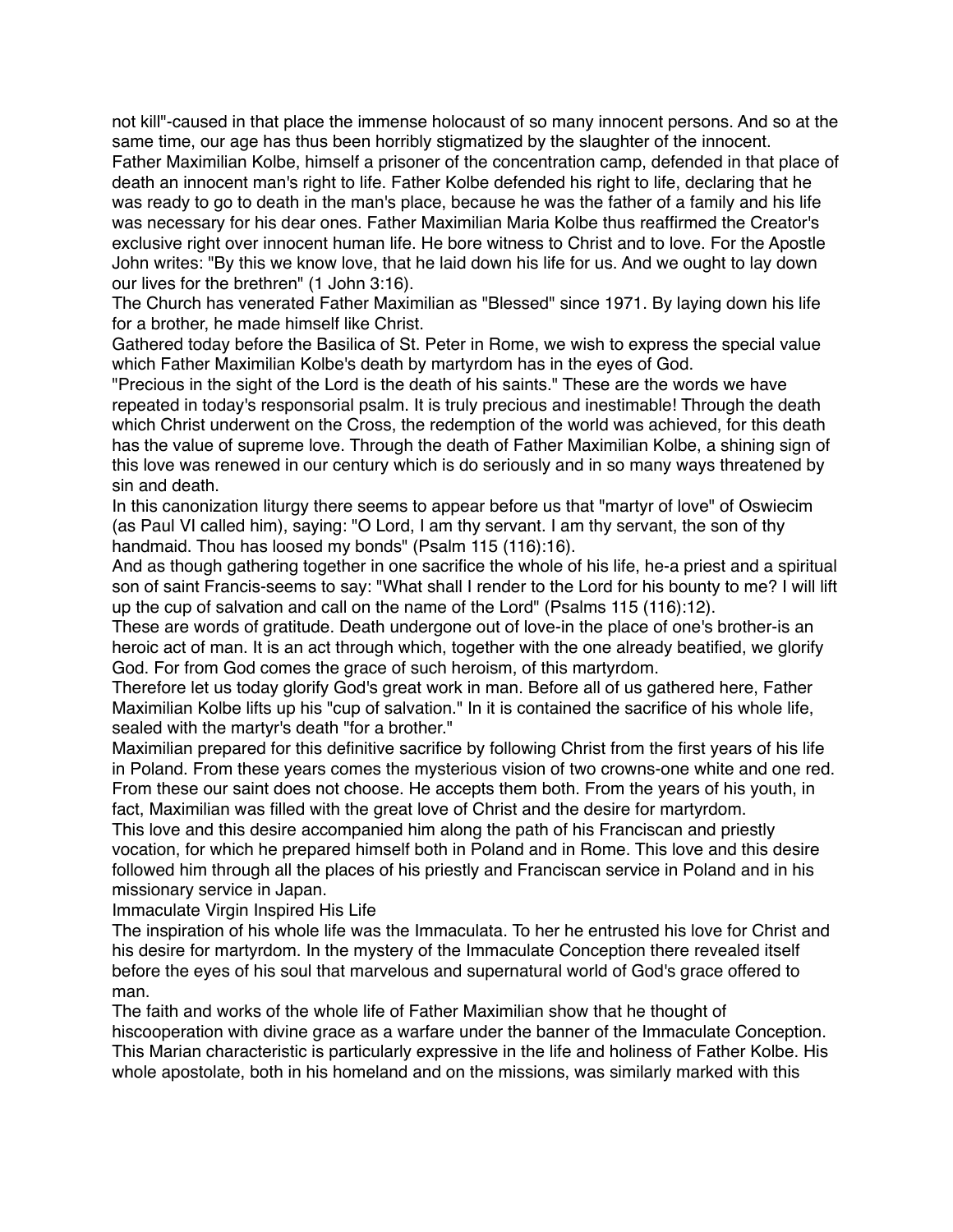sign. In Poland and in Japan the centers of this apostolate were the special cities of the Immaculata-Niepokalanow in Poland and Mugenzai no Sono in Japan.

God Found Him Worthy of Himself

What happened in the starvation bunker in the concentration camp at Oswiecim (Auschwitz) on August 14, 1941?

The reply is given in today's liturgy. "God tested" Maximilian Maria "and found him worthy of himself" (Wisdom 3:5). God tested him "like gold in the furnace and like a sacrificial burnt offering he accepted him" (Wisdom 3:6).Even if "in the sight of men he was punished," yet "his hope is full of immortality." For "the souls of the righteous are in the hands of God and no torment will ever touch them." And when-humanly speaking-torment and death came to them, when "in the eyes of men they seemed to have died...", when "their departure from us was thought to be an affliction...", "they are in peace." They experience life and glory "in the hands of God" (Wisdom 3:1-4).

This life is the fruit of death like Christ's death. Glory is the sharing of his resurrection. So what happened in the starvation bunker, on August 14, 1941?

There were fulfilled the words spoken by Christ to the Apostles that they "should go and bear fruit and that their fruit should abide" (John 15:16).

In a marvelous way the fruit of the tragic death of Maximilian Kolbe endures in the Church and the world!

In Their Minds It Was Not "Death"

Men saw what happened in the camp at Auschwitz. And even if to their eyes it must have seemed that a companion of their torment "dies," even if humanly speaking they could consider "his departure" as "a disaster," nevertheless in their minds this was not simply "death." Maximilian did not die but "gave his life...for his brother." In that death, terrible from the human point of view, there was the whole definitive greatness of the human act and of the human choice. He spontaneously offered himself up to death out of love.

And in this human death of his there was the clear witness borne to Christ: the witness borne in Christ to the dignity of man, to the sanctity of his life, and to the saving power of death in which the power of love is made manifest.

Maximilian's Death a Sign of Victory

Precisely for this reason the death of Maximilian Kolbe became a sign of victory. This was victory won over all systematic contempt and hate for man and for what is divine in man-a victory like that won by our Lord Jesus Christ on Calvary.

"You are my friends if you do what I command you" (John 15:14). The Church accepts this sign of victory-won through the power of Christ's redemption-with reverence and gratitude. She seeks to discern its eloquence with all humility and love.

As ever when the Church proclaims the holiness of her sons and daughters, as also in the present case, she seeks to act with all due exactness and responsibility, searching into all the aspects of the life and death of the Servant of God.

Yet at the same time the Church must be careful, as she reads the sign of holiness given by God in his earthly Servant, not to allow its full eloquence and definitive meaning to go unnoticed. And so, in judging the cause of Blessed Maximilian Kolbe even after his Beatification, it was necessary to take into consideration many voices of the People of God-especially of our Brothers in the episcopate of both Poland and Germany-who asked that Maximilian Kolbe be proclaimed as a martyr saint.

Before the eloquence of the life and death of blessed Maximilian, it is impossible no to recognize what seems to constitute the main and essential element of the sign given by God to the Church and the world in his death.